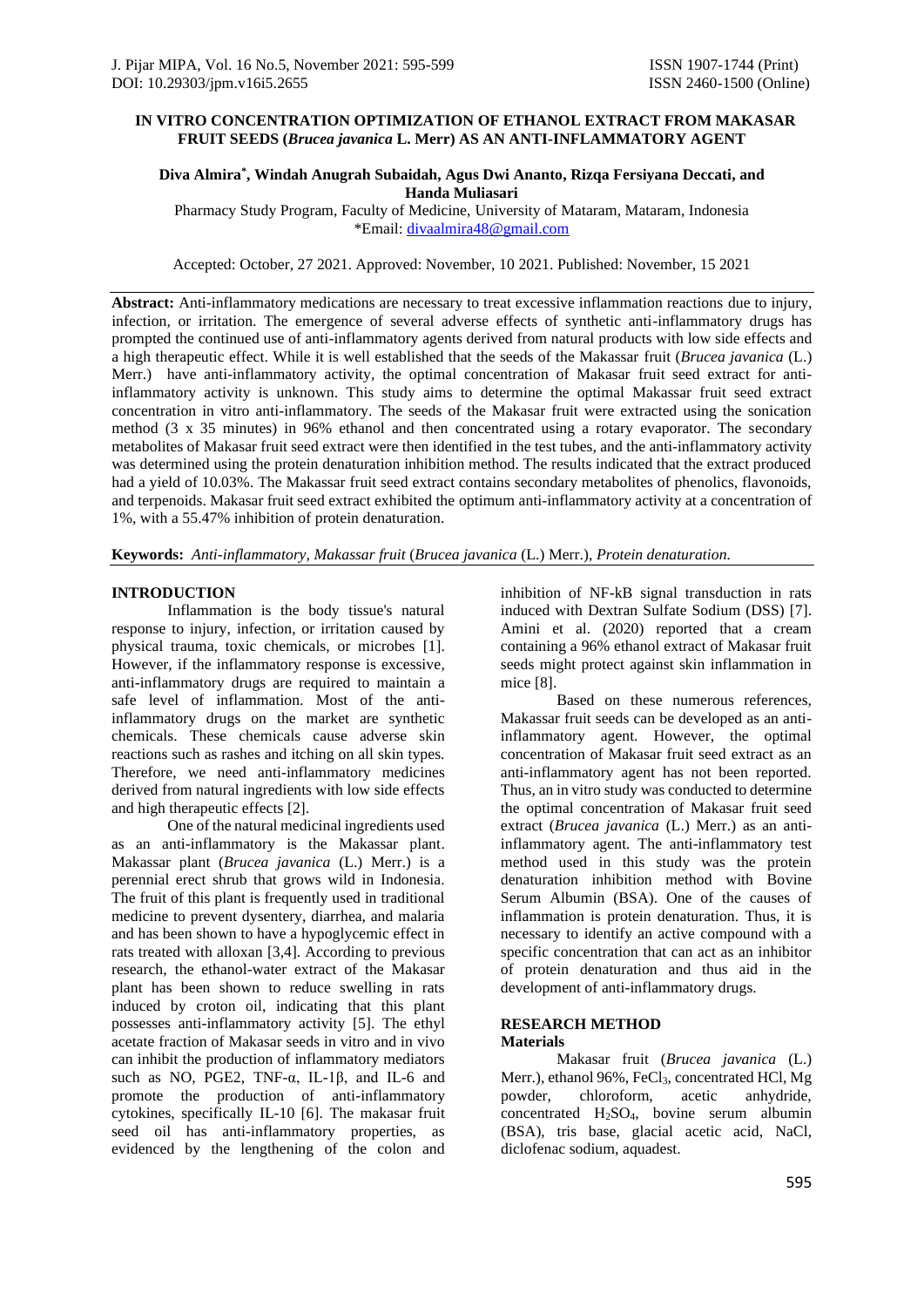#### **Sample Collection and Processing**

Samples of dark purple-black-colored Makasar fruit were collected from the Sesaot area, West Lombok Regency, West Nusa Tenggara. Sample identification was carried out at the Advanced Biology Laboratory, Faculty of Mathematics and Natural Sciences, the University of Mataram with letter number 08/UN18.7/LBL/2021. The sample is then separated from the peel and dried. Makasar fruit seeds are then ground into Simplicia powder.

### **Preparation of Extract**

A total of 100 g of Makasar fruit seed powder was extracted using the sonication method (3x35 minutes; room T) with ethanol 96%. The ratio of Makasar fruit seed powder: ethanol 96% was 2:5. Subsequently, filtration was used to obtain the extract, then concentrated using a rotary evaporator set to  $40^{\circ}$ C [9].

## **Phytochemical Screening**

Phytochemical screening was carried out qualitatively in a test tube. Phenolic test by dripping FeCl3. Flavonoid test by adding concentrated HCl and Mg powder. Terpenoid test by adding chloroform, acetic anhydride, and concentrated H2SO4.

## **In vitro Anti-inflammatory Activity Test**

The in vitro anti-inflammatory activity test refers to Farida et al (2018) study with modifications [10].

## **Preparation of Reagent**

- a. Preparation of Tris Buffer Saline (TBS)
- 4.35 g of NaCl was dissolved in 200 mL of aquadest. Then, 605 mg of Tris Base was added to the NaCl solution, and then water was added until the volume reached 400 mL. The pH of the solution was adjusted by adding glacial acetic acid to pH 6.2- 6.5 (pathological pH). Subsequently, aquadest was added until the volume reached 500 mL.
- b. Preparation of 0.2% Bovine Serum Albumin (BSA) in TBS

0.2 g of Bovine Serum Albumin (BSA) was dissolved in a TBS solution to a volume of 100 mL.

#### **Preparation of Makasar Fruit Seed Extract Solution**

2.5 g of extract was dissolved in a 50 mL volumetric flask, and aquadest was added up to the limit mark to obtain a mother liquor with a concentration of 5%. Then, the dilution was carried out to provide various concentrations.

### **Preparation of Diclofenac Sodium Solution as Positive Control**

0.5 g of diclofenac sodium was dissolved in a 50 mL volumetric flask, and aquadest was added to the mark. The mother liquor was obtained with a

concentration of 1%. Furthermore, dilution was carried out to provide various concentrations.

### **Preparation of Test Solution**

As much as 500  $\mu$ L of the test solution (extract, sodium diclofenac as a positive control, and aquadest as a negative control) was pipetted. Then, BSA solution 0.2% was added to a volume of 5 mL. This process was repeated for each concentration variation.

### **In vitro Anti-Inflammatory Activity Test**

Each solution added to BSA was incubated for 30 minutes at a temperature of  $\pm 25^{\circ}$ C. It heated for 5 minutes at a temperature of  $\pm$  72<sup>o</sup>C with a water bath. Then, the mixture was cooled off for 25 minutes at room temperature, and the absorbance was measured using a UV-Visible spectrophotometer at a wavelength of 660 nm. The calculation of the percentage of protein denaturation inhibition follows the formula below:

% inhibition  $=\frac{control \, abs - test \, solution \, abs}{control \, abs} x \, 100\%$ 

Note:

Control abs = negative control absorbance

Anti-inflammatory activity was indicated by the value of % inhibition > 20%.

# **RESULTS AND DISCUSSION**

#### **Makasar fruit seed ethanol extract**

The extraction process of Makasar fruit seeds used ethanol 96% because ethanol is a polarsemi-polar solvent capable of extracting secondary metabolites, specifically phenolic, flavonoid, and terpenoid compounds that match the target combinations in this study [11]. The sonication extraction method was chosen because this method uses ultrasonic waves, which will propagate in water and break down plant cell walls, allowing the desired compound to escape and dissolve in the solvent more easily [12]. Reyes et al. (2013) reported that extraction by sonication method yielded more phenolic compounds than maceration [13]. Makassar fruit seed extract was yielded by 10.03% in this study. The yield of the section obtained using the maceration method was 7.4% greater than in the previous study [8].

# **Phytochemical Screening**

Phytochemical screening is a technique for determining the presence of secondary metabolites in extracts with potency as an antiinflammatory agent. The phytochemical analysis revealed that the ethanol extract of Makasar fruit seeds contained phenolic, flavonoid, and terpenoid compounds (Table 1).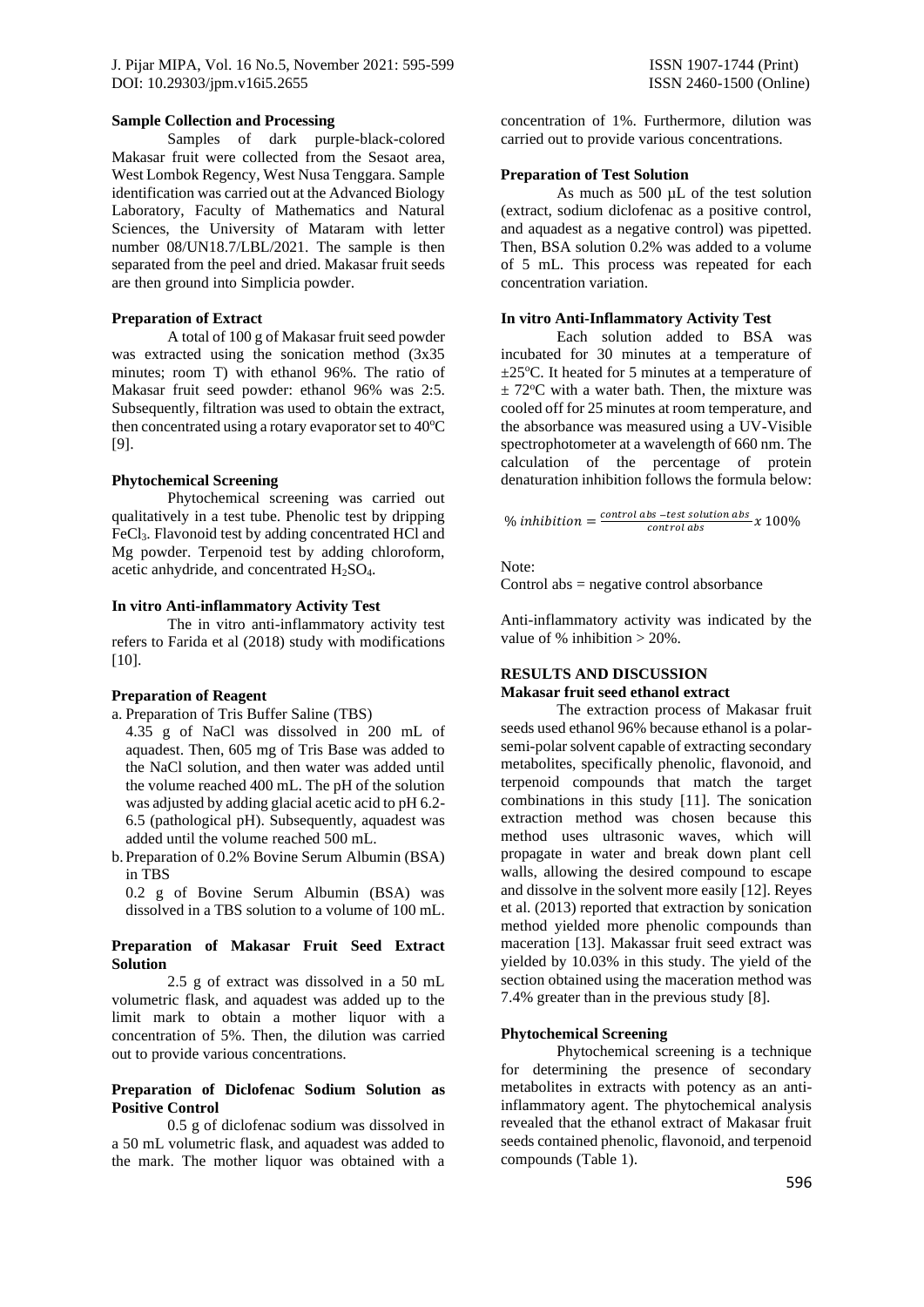Table 1. Results of phytochemical screening of Makasar fruit seeds ethanol extract

| Compound  | Result | Note                                                                                  |  |
|-----------|--------|---------------------------------------------------------------------------------------|--|
| Phenolic  |        | A positive result is<br>indicated by a change in the<br>color of the green solution.  |  |
| Flavonoid |        | A positive result is<br>indicated by a change in the<br>color of the orange solution. |  |
| Terpenoid | $^+$   | A positive result is<br>indicated by forming a<br>purple ring in the solution.        |  |

The presence of phenolics, flavonoids, and terpenoids in the Makassar fruit seed extract is consistent with phytochemical screening from previous findings. It indicated that the ethanol extract of Makassar fruit seeds contained phenolics, flavonoids, triterpenoids, alkaloids, and tannins [6,12,13].

## **In vitro Anti-inflammatory Activity**

The anti-inflammatory activity of various concentrations of ethanol extract from Makasar fruit seeds was determined in vitro and compared to that of positive control (diclofenac sodium) and negative control (aquadest). The anti-inflammatory activity was determined using the Bovine Serum Albumin (BSA) protein denaturation inhibition method. The principle behind this method is that when BSA is heated, it undergoes denaturation (changes in protein structure and loss of function). It is a marker of protein damage that the body interprets as a foreign object (antigen), thus attempting to combat via an inflammatory mechanism [14,8]. To be considered anti-inflammatory, a substance must inhibit protein denaturation by more than 20% inhibition percentage.

Table 2. The results of the anti-inflammatory activity test of positive control (diclofenac sodium) compared to negative control

| Concentration (%) | Absorbance | % Inhibition |
|-------------------|------------|--------------|
| Negative control  | 0.5973     |              |
| 0.1               | 0.1197     | 79.96        |
| 0.25              | 0.0585     | 90.20        |
| 0.5               | 0.0514     | 92.39        |
| 0.75              | 0.0491     | 91.78        |
|                   | 0.0477     | 92.01        |

Table 3. The results of the anti-inflammatory activity test of Makasar fruit seed extract compared to negative control

| Concentration (%) | Absorbance | % Inhibition |
|-------------------|------------|--------------|
| Negative control  | 0.5973     |              |
| 0.1               | 0.4618     | 22.685       |
| 0.25              | 0.4444     | 25.598       |
| 0.5               | 0.3054     | 48.87        |
| 0.75              | 0.2993     | 49.89        |
|                   | 0.1979     | 55.47        |
| $\mathfrak{D}$    | 0.2761     | 53.77        |
| 3                 | 0.4048     | 32.23        |
| 4                 | 0.4709     | 21.16        |
|                   | 1.4252     | $-138.60$    |

Based on the data on the anti-inflammatory activity of the Makasar fruit seed extract in **Table 3**, the percentage of inhibition increased with the rise of concentration. The optimal inhibition percentage was 55.47% at a 1% extract concentration. The inhibition rate decreased as the extract concentration increased above 1%, with the lowest percentage of inhibition occurring at 5%, namely -138.60 percent. Compared to the control percentage inhibition values in **Table 2**, Diclofenac sodium at a concentration of 0.1% inhibited protein denaturation by 79.96%. The highest percentage of inhibition was 92.01% for diclofenac sodium positive control at a concentration of 1%. At a concentration of 0.1 percent, Makasar fruit seed extract inhibited protein denaturation but at a lower percentage of inhibition, 22.685%. It demonstrates that the Makasar fruit seed extract has a more negligible inhibitory effect on protein denaturation than the positive control.

Makasar fruit seed extract exhibits antiinflammatory activity due to a greater than 20% inhibition of protein denaturation. As determined by phytochemical screening, the ethanol extract of Makasar fruit seeds contained secondary metabolites such as phenolics, flavonoids, and terpenoids. These compounds act as antiinflammatory agents in the following mechanism:

- a. Phenolic compounds act similarly to NSAIDs (Non-steroidal Anti-Inflammatory Drugs), inhibiting inflammatory mediators. Additionally, phenolic compounds can inhibit the cyclooxygenase enzyme and the NF-kB signaling pathway [17].
- b. Flavonoid compounds are reported to act by blocking the enzymes cyclooxygenase and lipoxygenase. Thereby inhibiting the synthesis of inflammatory mediators such as prostaglandins, leukotrienes, histamine, bradykinin, and thromboxane [18].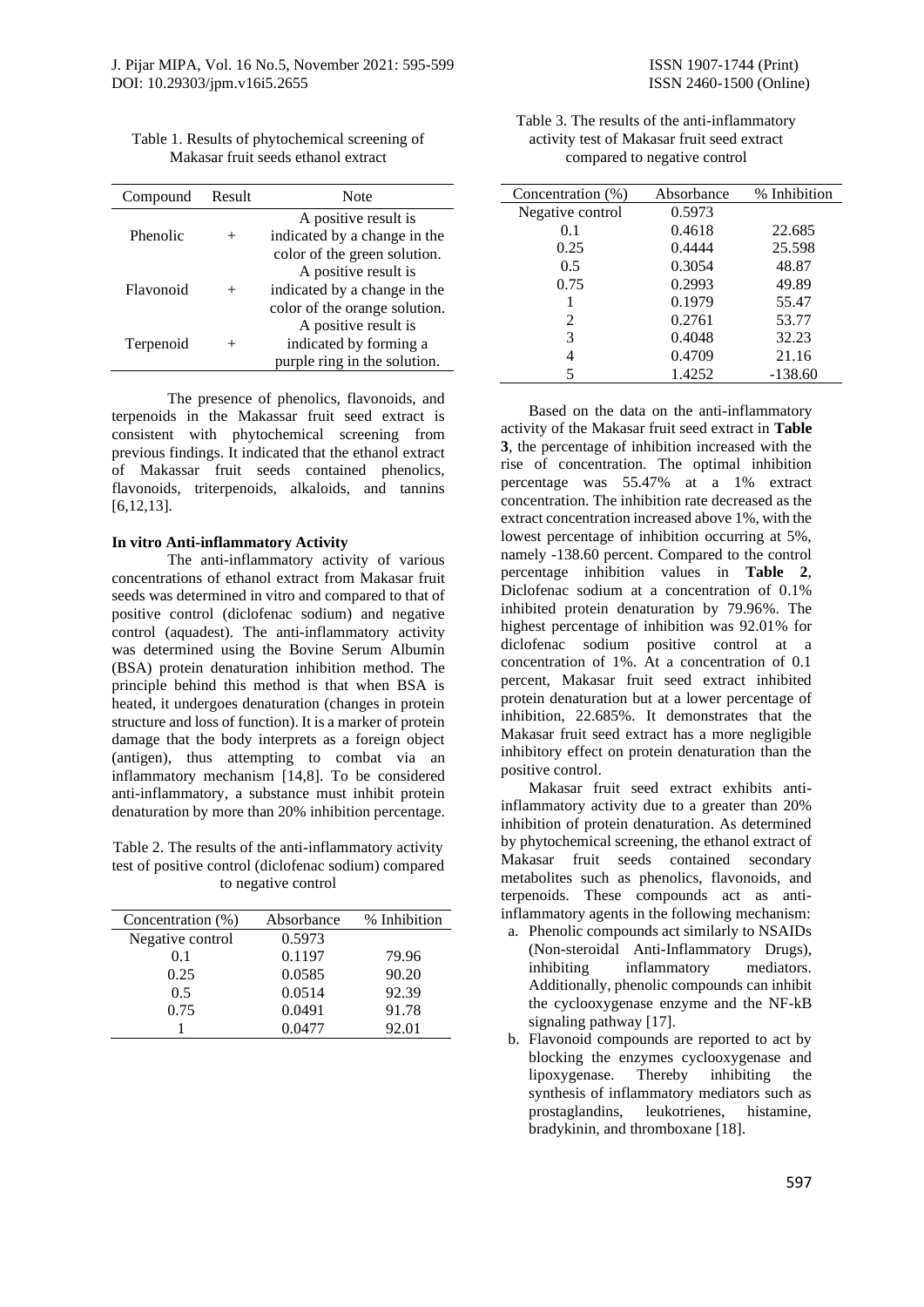J. Pijar MIPA, Vol. 16 No.5, November 2021: 595-599 ISSN 1907-1744 (Print) DOI: [10.29303/jpm.v16i5.2655](http://dx.doi.org/10.29303/jpm.v16i5.2655) ISSN 2460-1500 (Online)

c. Terpenoid compounds have been shown to inhibit cyclooxygenase enzymes, protein denaturation, and cytokine release [19]. The anti-inflammatory activity of the Makasar fruit seed extract is thought to be due to interactions or bonds between secondary metabolite molecules found in the extract and those found in Bovine Serum Albumin (BSA), thereby inhibiting protein denaturation.

Numerous extracts and fruit juices have been shown to have anti-inflammatory activity via the protein denaturation inhibition method. According to Farida et al. (2018), Curcuma nanoparticles had higher anti-inflammatory activity than Curcuma rhizome extract, with an  $IC_{50}$  nanoparticle value of 398.02 ppm [10]. Aditya et al. (2015) demonstrated that mangosteen juice has anti-inflammatory activity with an  $IC_{50}$  of 16.91% [20]. The relationship between the concentration of Makasar fruit seeds and the percent inhibition of protein denaturation is depicted in Figure 1. The graph indicates that the Makassar fruit seed extract has an  $IC_{50}$  value of 0.76%. Compared to previous studies, the Makassar fruit seed extract exhibited more significant anti-inflammatory activity than mangosteen fruit juice but less than Curcuma nanoparticles.





The previous study described that the process of protein denaturation, applied in this study, was caused by heat. When the temperature rises, the kinetic energy of the molecules increases, causing them to vibrate at such a high rate that they are destroyed. Denaturation reduces the liquid's solubility, causing it to settle and cloud the solution. Protein denaturation is a frequent occurrence in the body because of the formation of free radicals, which stimulate the appearance of inflammatory mediators and the emergence of inflammatory mechanisms [21,22].

#### **CONCLUSION**

Makasar [*Brucea javanica* (L.) Merr.] seed extract was the most effective antiinflammatory agent in vitro at a concentration of 1% with a percentage of inhibition of 55.47%.

### **REFERENCES**

- [1] Abbas, A.K., & Litchman, A.(2019).*Basic Immunology, Functions and Disorders of the Immune System*. Philadelphia: Elsevier.
- [2] *Katzung*,B.G. (2018). *Basic & Clinical Pharmacology*, Fourteenth. New York: Mc-Graw Hill Education.
- [3] *Muliasari*,H.,Hamdin,C.D.,&Ananto,A.D.(2 017). Hypoglycemic effect of Brucea javanica (L) Merr leaves and seed extract in alloxan-induced diabetic rats.*ICST.1(1).62- 67.*
- [4] Dalimartha, S.(2006). *Atlas tumbuhan obat Indonesia*, Jilid 2. Jakarta: Trubus Agriwidya.<br>[5] Chen, M.
- [5] Chen, M. *et al.* (2012). Chemical components, *pharmacological* properties, and nanoparticulate delivery systems of Brucea javanica. *Int. J. Nanomedicine.*8(1).85-92.
- [6] Yang,J., *et al*.(2013). Anti-inflammatory activity of ethyl acetate fraction of the seeds of Brucea Javanica," *J. Ethnopharmacol.*147(2).442-446.
- [7] Huang,Y.F., *et al*.(2017). Anti-inflammatory effects of *Brucea* javanica oil emulsion by suppressing NF-κB activation on dextran sulfate sodium-induced ulcerative colitis in mice," *Journal of Ethnopharmacology.*198(1).389-398.
- [8] Amini,A.,Hamdin, C.D., Subaidah,W.A., & Muliasari,H. (*2020*).Efektivitas Formula Krim Tabir Surya Berbahan Aktif Ekstrak Etanol Biji Wali ( *Brucea javanica* L . Merr ). 10(1).50–58.
- [9] Dearny.(2016).Pengaruh Jenis Pelarut Dan Lama Ekstraksi *Terhadap* Ekstrak Karotenoid Labu Kuning Dengan Metode Gelombang Ultrasonik. *Skripsi*.4(1).64–75.
- [10] Farida,Y., Rahmat,D., & Amanda,A.W. (2018). Uji Aktivitas *Antiinflamasi* Nanopartikel Ekstrak Etanol Rimpang Temulawak (*Curcuma xanthorrhiza* Roxb.) dengan Metode Penghambatan Denaturasi Protein. *J. Ilmu Kefarmasian Indonesia.*16(2).225–230.
- [11] Ariani,N., Monalisa, & Febrianti, D.R. (2019). Uji Aktivitas *Antibakteri* Ekstrak Biji Pepaya (*Carica papaya* L.) Terhadap Pertumbuhan Escherichia Coli (Test Activity Of Antibacterial Pepaya Seeds (Carica Papaya L.) On Growth Of